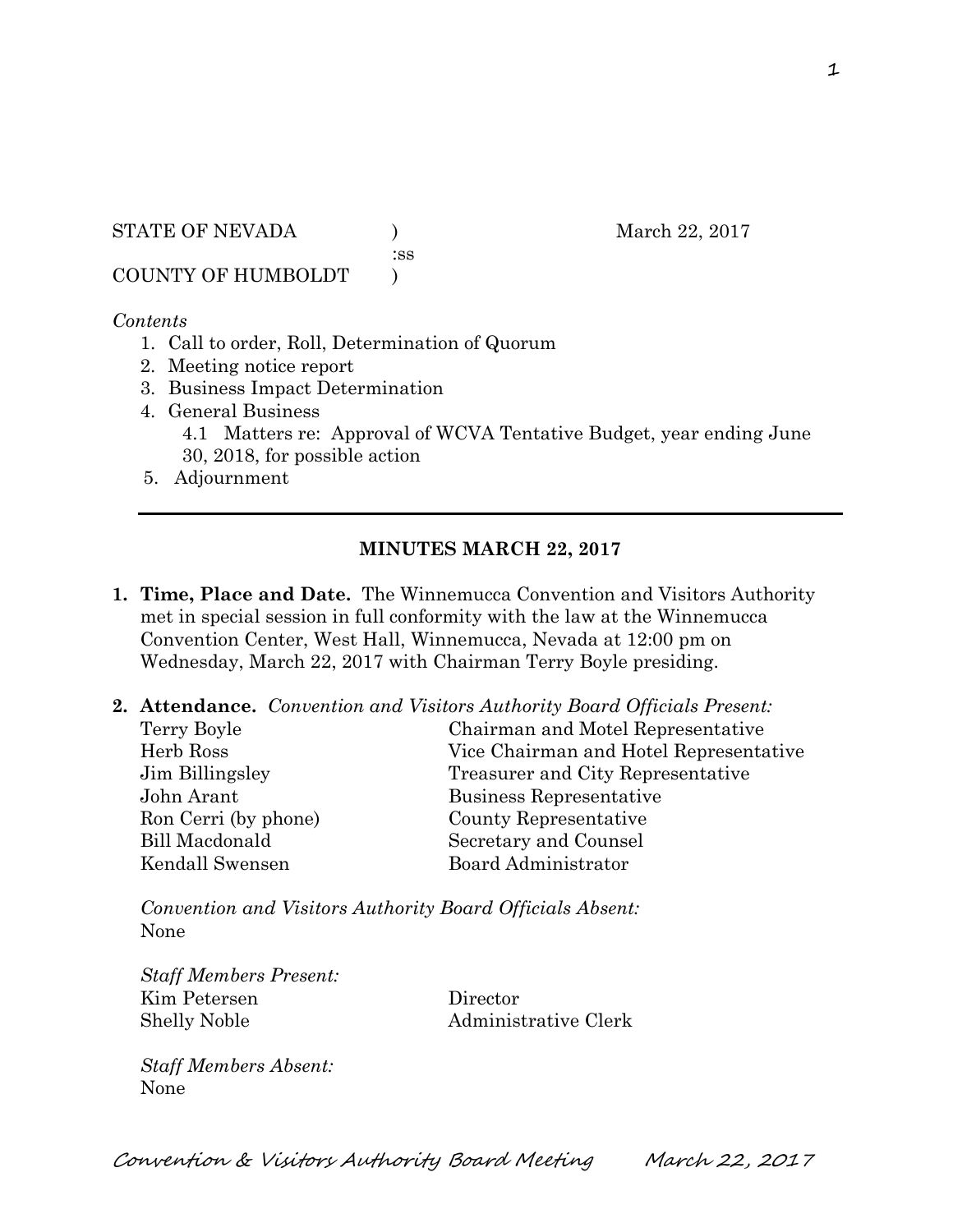*Others Present:*  None

**3. Business Impact Determination.** After review of the March 22, 2017 agenda, and report by Counsel that he saw nothing in the Agenda requiring a business economic impact study or statement, *Jim Billingsley made a motion that no proposed agenda item is likely to impose a direct and significant economic burden on a business or directly restrict formation, operation, or expansion of a business. The motion carried, 5-0.*

### **4. General Business.**

### **4.1 Approval of WCVA Tentative Budget, year ending June 30, 2018, for possible action**

Board members reviewed a spreadsheet prepared by Kendall outlining the expected income and expenses for the next fiscal year. The tentative budget proposed by Kendall and Kim is very similar to past budgets with the exception of two items. These are for the Winnemucca Events Complex Covered Arena Project. General ledger number 408 is an inter-government reimbursement account for funds committed by the county for this project. Since WCVA is coordinating it, this board will fund the project and be reimbursed by Humboldt County. At this time, this amount is \$1,100,000. These are funds held by Humboldt County that are committed to this project. General ledger number 650-01 is the capital outlay account number that will be used for all expenses related to this project. At this time, this amount is estimated to be \$1,750,000. All other items are fairly consistent with past amounts. The Joe Mackie Hall exterior upgrades were included in next year's capital outlays. *Jim Billingsley made a motion authorizing the resolution, prepared by Bill Macdonald, which approves the WCVA tentative budget for the fiscal year ending June 30, 2018. Motion carried, 5-0.* Board members will sign the budget documents and Kendall and Bill will get them filed with the state.

### **5. Other Business.**

#### **5.1 Horseshoe Tournament**

Kim has been working to get the proper pits and other items that will be necessary to successfully host this event. Kim has been collecting information on building the courts, etc. and has discovered that there are some pretty specific rules about how all of this needs to come together. In the past few days, Kim has spoken with a member of the National Horseshoe Pitching Association (NHPA) in Minnesota who had a complete set of 20 courts built for a tournament. They do not need their set-up and are willing to sell it to us for \$23,000. This would include a 24' trailer, mats, pads and miscellaneous supplies. This is the same equipment used in the world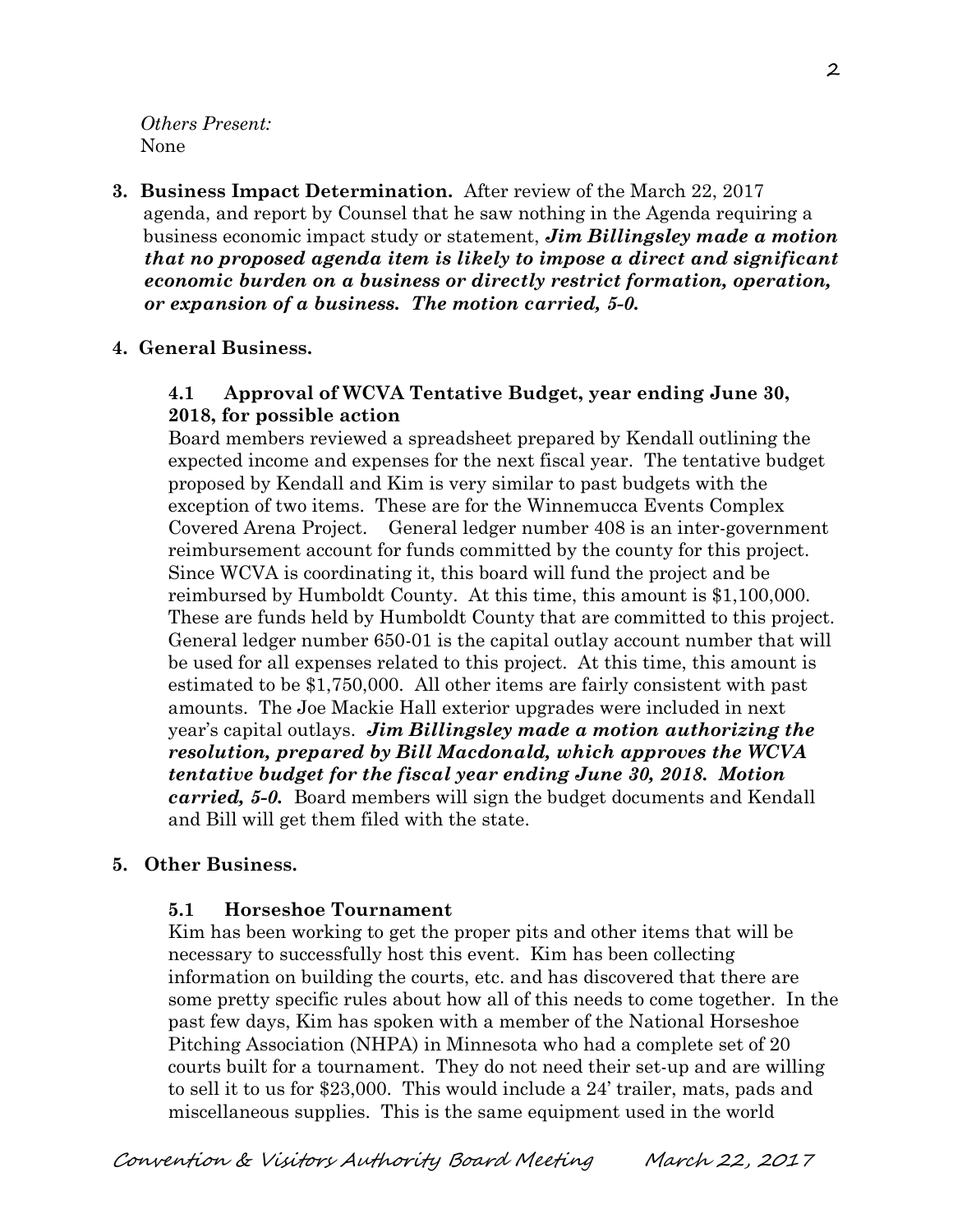competition in St. George, Utah. No action can be taken today since this was not an agenda item, but Kim wanted to present it to the board to see if they would be open to this purchase in an effort to bring several tournaments to Winnemucca each year. This purchase would be in addition to the \$7,000 grant that this board has already committed to this event. Those funds are to be used for prize money. Board members were not against making this investment to attract tournaments and will discuss it further at April's meeting.

# **5.2 WEC Covered Arena Project**

The bids for the demolition and removal of the existing structure were due to the Convention Center last Friday. At Monday's commission meeting, the commissioners accepted the low bid of \$24,800 from Impact Demolition out of Salt Lake City. They plan on moving their equipment in next week and the structure should come down fairly quickly. Mike Sheppard will have a presentation and update at the April WCVA meeting on the what to expect in the next few months.

## **5.3 Nevada Muleys**

It appears likely that the annual Nevada Muleys Banquet on April 22 will be held at the Winnemucca Boys and Girls Club. This will be the first large event at the new Boys and Girls Club (BGC) location. As a reminder, members of the Muleys came before this board in February to discuss their options and to request use of some of the WCVA equipment since BGC will, most likely, not have all of the necessary banquet items right away. One of the items requested was use of the old East Hall chairs. Kim would like to make sure that these chairs get back to the East Hall so that we have "back up" for very large events.

## **5.4 Garley Amos**

Kim just wanted to make sure everyone knew about Garley's unexpected passing this past Monday. There will be a memorial here tomorrow at 11 am. He was a former Ag District Board member and County Commissioner and will truly be missed.

## **6. Regular Business. Next Meeting. The Board confirmed the next regular meeting date of Wednesday, April 19, 2017, 4:00 pm.**

**7. Adjourn.** *John Arant made a motion to adjourn this meeting. Motion carried, 5-0.* The meeting was adjourned at 12:30 pm to the next regular meeting, or to the earlier call of the Chairman or to the call of any three (3) members of the Board on three (3) working days notice.